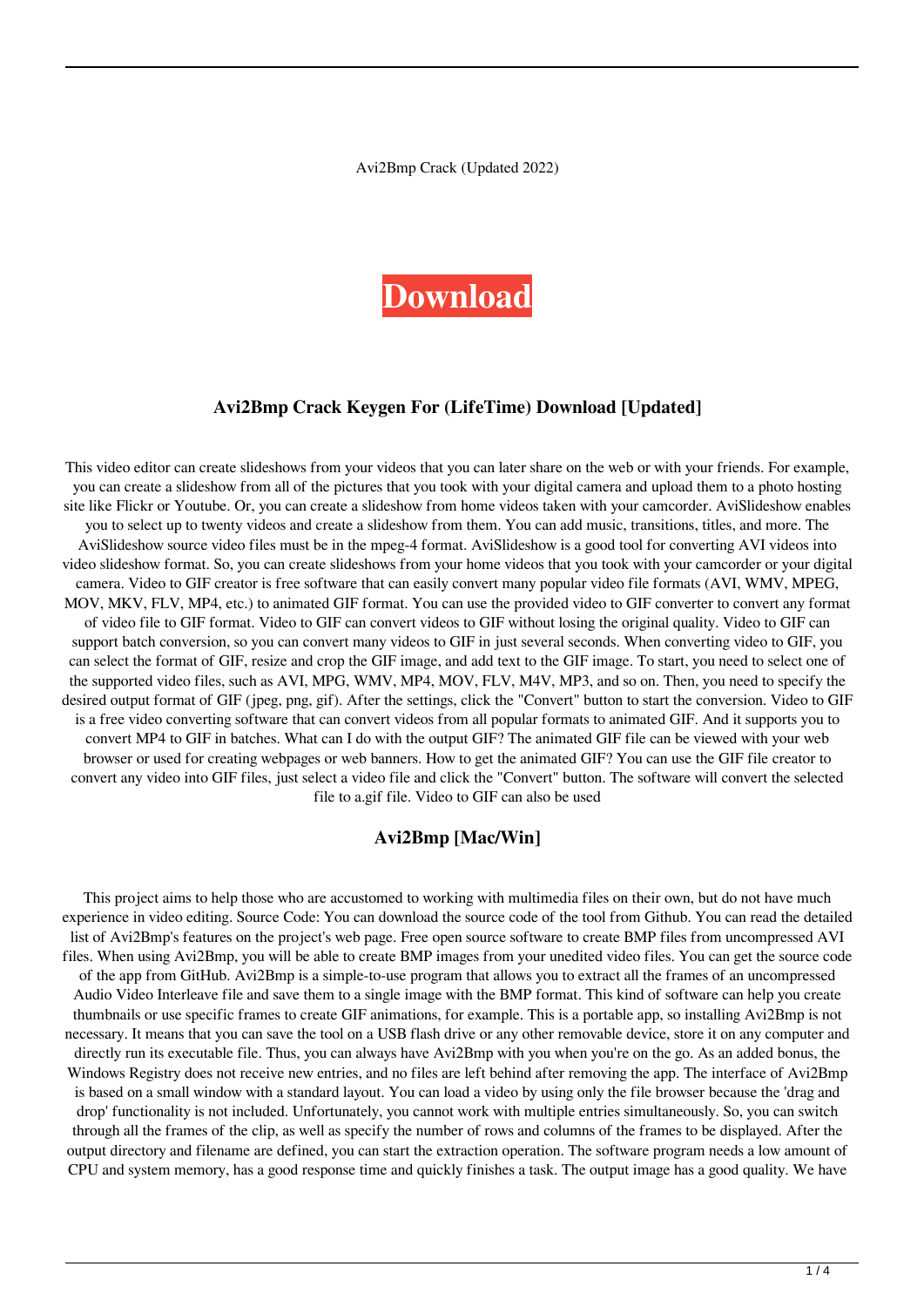not come across any issues during our tests; Avi2Bmp did not freeze, crash or pop up error dialogs. On the downside, the tool does not integrate features for advanced users, and it supports only uncompressed AVIs. Plus, its interface needs some improvements. But we 81e310abbf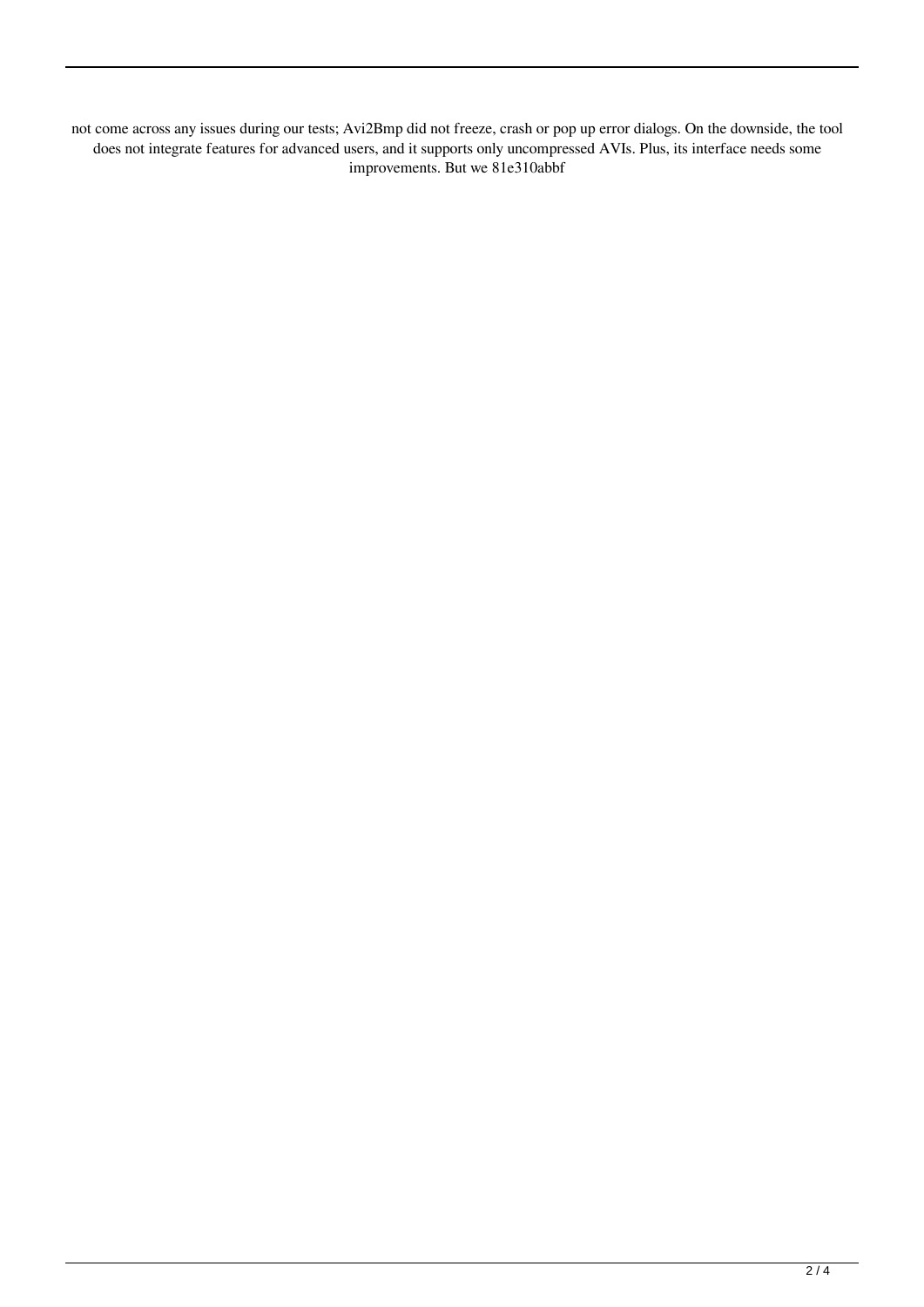#### **Avi2Bmp Keygen For (LifeTime) Download**

Since Avi2Bmp v3.1.0 the software is integrated with "VLC Video Player": to extract each frame of the video and save it to a new file with a bmp extension you only need to press on the corresponding frame of the "Action" bar. There are lots of similar softwares with the same function. But they don't give the same quality image as Avi2Bmp does. More Info Avi2Bmp Main Features extracts each frame of the video and saves it to a new file with a bmp extension runs on Windows 10, 8.1 and 7 with no need to install the app supports uncompressed AVIs converts the extracted frame to BMP image format supports 30 formats for input videos: AVI, WMV, MOV, 3GP, MKV, MP4, MP3, M4A, AAC, TTA, VOB, M2V, WMV, ISO, RMVB, MOD, ASF, OGG, JPG, JEPG, PNG, GIF, PXG, XVID, MPEG, MPG, ASX, AVI, AVI, MOV, MP4, MOV, 3GP, MKV, MP4, M4A, AAC, TTA, VOB, M2V, WMV, ISO, RMVB, MOD, ASF, OGG, JPG, JEPG, PNG, GIF, PXG, XVID, MPEG, MPG, ASX, AVI, AVI, MOV, WMV, MKV, MP4, M4A, AAC, TTA, VOB, M2V, WMV, ISO, RMVB, MOD, ASF, OGG, JPG, JEPG, PNG, GIF, PXG, XVID, MPEG, MPG, ASX, AVI, AVI, MOV, WMV, MKV, MP4, M4A, AAC, TTA, VOB, M2V, WMV, ISO, RMVB, MOD, ASF, OGG, JPG, JEPG, PNG, GIF, PXG, XVID, MPEG, MPG, ASX, AVI, AVI, MOV, WMV, MKV, MP4, M4A, AAC, TTA, VOB, M2V,

#### **What's New In?**

Avi2Bmp is a simple-to-use program that allows you to extract all the frames of an uncompressed Audio Video Interleave file and save them to a single image with the BMP format. This kind of software can help you create thumbnails or use specific frames to create GIF animations, for example. This is a portable app, so installing Avi2Bmp is not necessary. It means that you can save the tool on a USB flash drive or any other removable device, store it on any computer and directly run its executable file. Thus, you can always have Avi2Bmp with you when you're on the go. As an added bonus, the Windows Registry does not receive new entries, and no files are left behind after removing the app. The interface of Avi2Bmp is based on a small window with a standard layout. You can load a video by using only the file browser because the 'drag and drop' functionality is not included. Unfortunately, you cannot work with multiple entries simultaneously. So, you can switch through all the frames of the clip, as well as specify the number of rows and columns of the frames to be displayed. After the output directory and filename are defined, you can start the extraction operation. The software program needs a low amount of CPU and system memory, has a good response time and quickly finishes a task. The output image has a good quality. We have not come across any issues during our tests; Avi2Bmp did not freeze, crash or pop up error dialogs. On the downside, the tool does not integrate features for advanced users, and it supports only uncompressed AVIs. Plus, its interface needs some improvements. But we must keep in mind the fact that Avi2Bmp has never been updated.An online petition has been created to keep the Harper government's budget implementation bill from being tabled in the House of Commons on Tuesday. The campaign, started by group NoH8Canada, is part of a coalition of hundreds of anti-discrimination organizations that want the bill to be delayed until a final report is released on the Government's treatment of those in the LGBT community. It's been signed by more than 200,000 people as of Wednesday morning, more than double the number it needed to reach the required 100,000 signatures by the end of Tuesday. The coalition, which includes the Canadian Labour Congress, the B.C. Human Rights Coalition, the Canadian Centre for Policy Alternatives, the Public Service Alliance of Canada, the National Gay & Lesbian Task Force and the Canadian Federation of Students, is calling on the House of Commons to delay the budget bill until a report on LGBT issues is released by the House of Commons Standing Committee on Health. The petition was created by Yves Chouinard, who runs